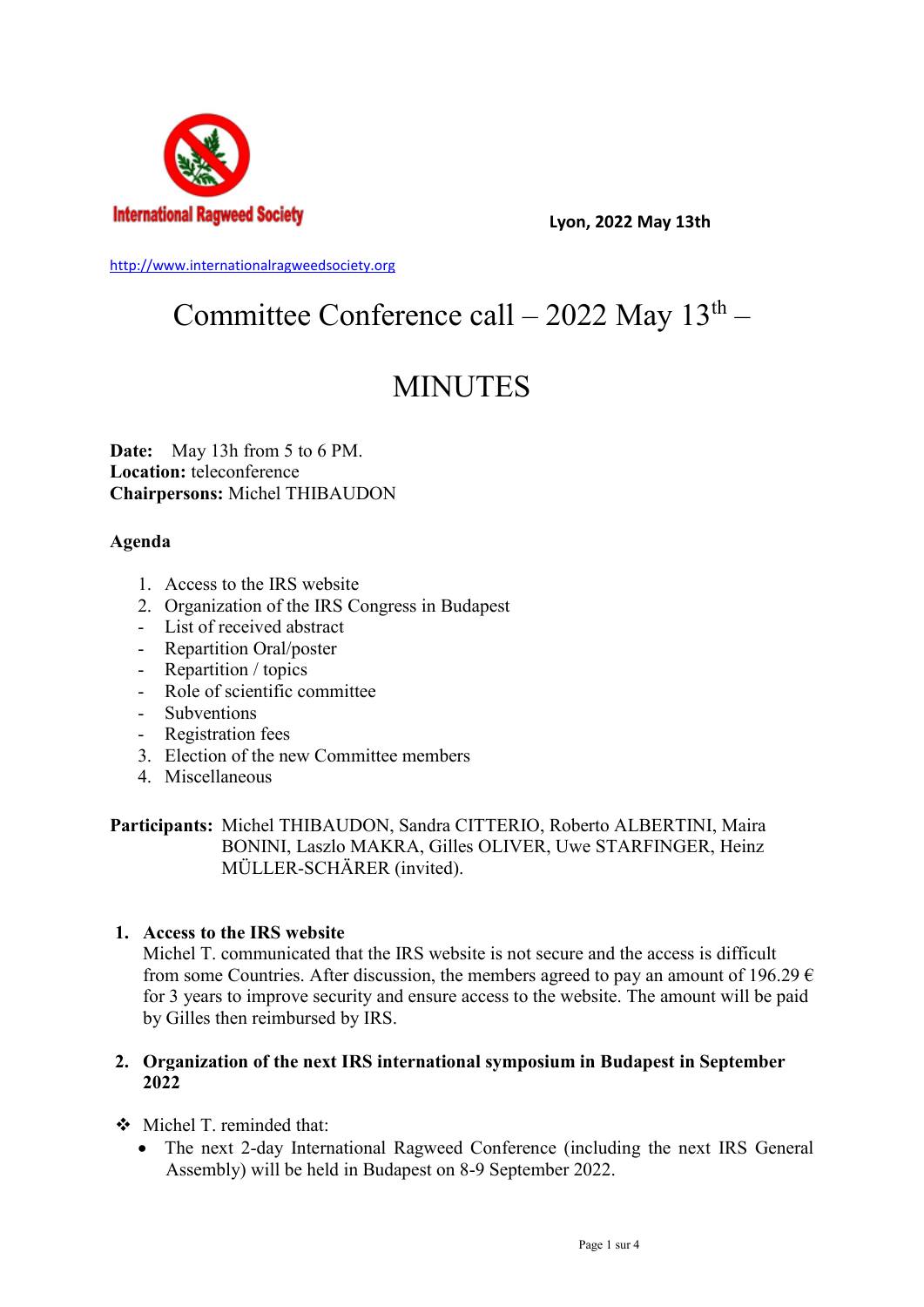- The conference venue will be in the center of Budapest at the "National Public Health Center, Hungary"
- Regarding the time schedule for the conference organization, we are now at the end of the postponed deadline for abstracts.
- Michel T. communicated the list of the abstracts received:
	- $\circ$  2 keynotes +1
	- o 27 talks
	- o 8 posters



 $\div$  Michel T. communicated that the number of abstracts proposed is sufficient to continue the organization of the congress and that their repartition by topics is:

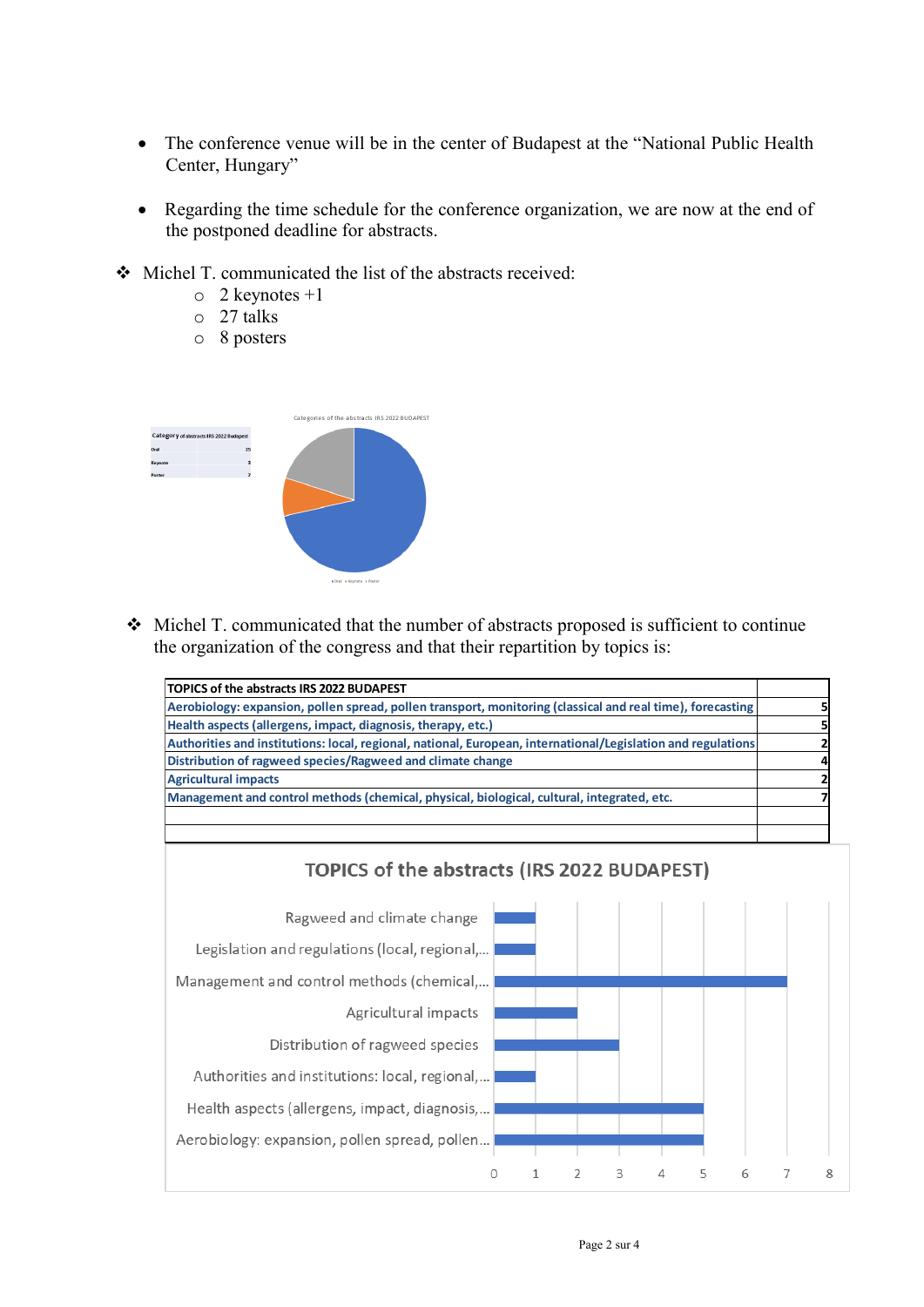#### Heinz M.S. suggested merging the following topics to have 6 sessions in total: -Authorities and institutions with Legislation and regulations -Distribution of ragweed species with Ragweed and climate change



The Committee approved

Michel communicated the next scheduled steps are:

- during May: examination of the abstracts by the scientific committee
- end of May: proposal of the program, examination by IRS committee (by email)
- mid May: first registration call
- June 2022: second registration call
- July 2022: third registration call

 $\triangle$  Regarding the registration fees, the Committee decided that:

-Regular registration (to be received by 30 June 2022):  $\epsilon$  300.00 After 30th of June the fees will be  $350 \in$ -International Ragweed Society (IRS) members:  $\epsilon$  150.00 After 30th of June the fees will be 200  $\epsilon$ -On-Site Registration:  $\epsilon$  350.00 -Student Registration:  $\epsilon$  150.00International ragweed Society student members:  $\epsilon$ 100 After 30th of June the fees will be 200  $\epsilon$ - Accompanying Person Registration:  $\epsilon$  120.00  $\div$  Michel T. communicated and discussed the main financial issues of the conference:

- Room rental: it will be provided free of charge by the Istituto Superiore di Sanità Ambientale;

- Book of the conference abstracts: they will be provided free of charge by the Istituto Superiore di Sanità Ambientale;

- Food Procurement: Negotiations are being made with a catering company for expenses. So far no details. As soon as there is new information, it will be communicated.